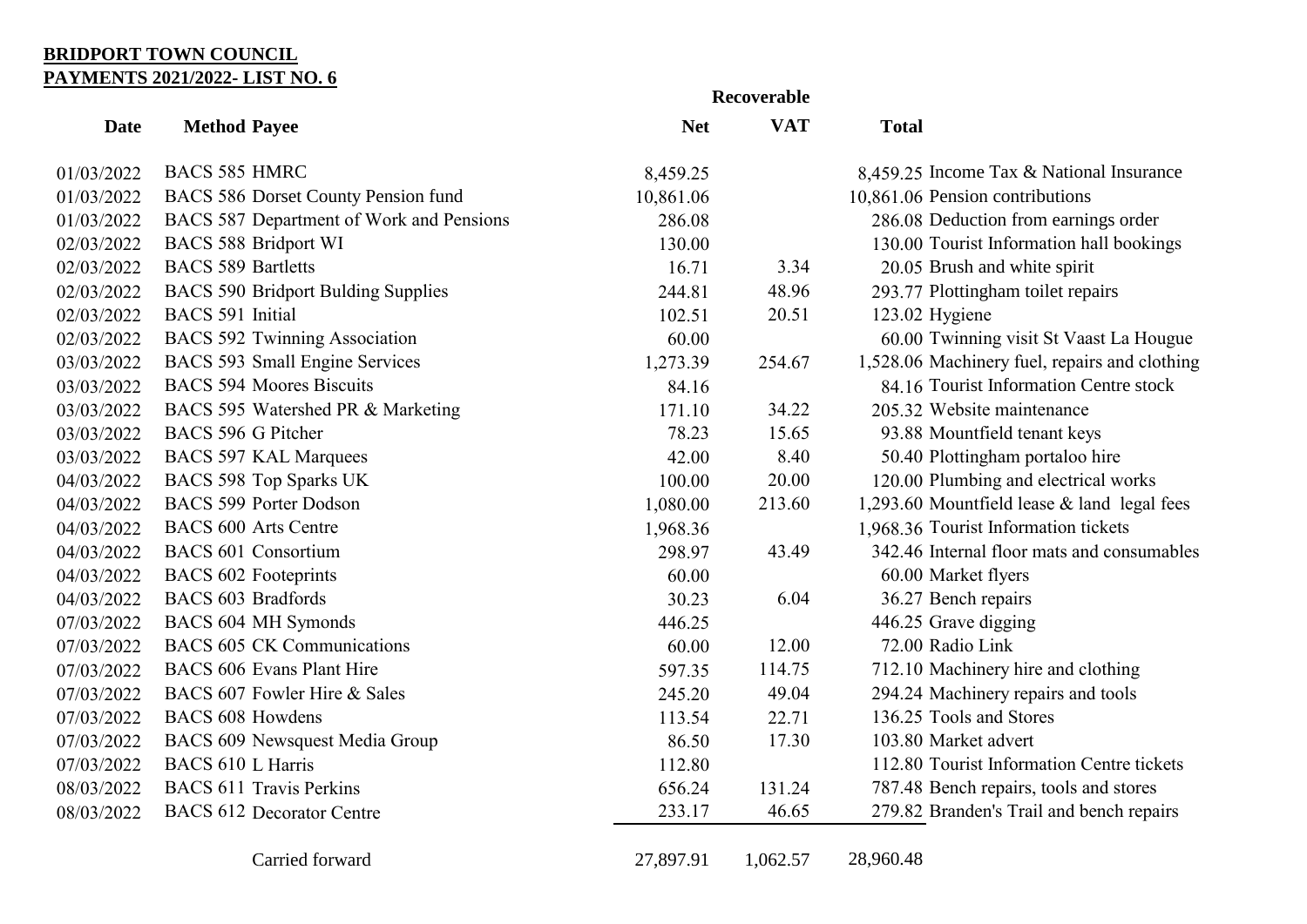|             |                     |                                                     | Recoverable |            |                                             |
|-------------|---------------------|-----------------------------------------------------|-------------|------------|---------------------------------------------|
| <b>Date</b> | <b>Method Payee</b> |                                                     | <b>Net</b>  | <b>VAT</b> | <b>Total</b>                                |
|             |                     | <b>Brought forward</b>                              | 27,897.91   | 1,062.57   | 28,960.48                                   |
| 08/03/2022  |                     | BACS 613 A J Supplies                               | 182.63      | 31.13      | 213.76 Cleaning materials and refuse sacks  |
| 09/03/2022  |                     | BACS 614 C W Groves and Son                         | 39.97       | 7.99       | 47.96 Borough Gardens plants                |
| 09/03/2022  |                     | BACS 615 Such Salinger Peters                       | 630.00      | 126.00     | 756.00 Bus Station assessments              |
| 09/03/2022  |                     | BACS 616 House of Flags                             | 149.25      | 29.85      | 179.10 Ukranian flags                       |
| 09/03/2022  |                     | <b>BACS 617 Porter Dodson</b>                       | 480.00      | 96.00      | 576.00 Mountfield lease legal fees          |
| 10/03/2022  |                     | <b>BACS 618 Bridport Banners</b>                    | 325.00      | 65.00      | 390.00 Growers market lamp post banners     |
| 10/03/2022  |                     | BACS 619 Puncknowle & Swyre Village Hall            | 500.00      |            | 500.00 Car Boot Panel Grant                 |
| 10/03/2022  |                     | BACS 620 1st Charmouth Guides                       | 250.00      |            | 250.00 Car Boot Panel Grant                 |
| 10/03/2022  |                     | BACS 621 St Mary's parkrun                          | 350.00      |            | 350.00 Car Boot Panel Grant                 |
| 11/03/2022  |                     | BACS 622 Stepping Out Cancer Rehabilitation         | 1,000.00    |            | 1,000.00 Car Boot Panel Grant               |
| 11/03/2022  |                     | BACS 623 Bridport Community Orchard Group           | 300.00      |            | 300.00 Car Boot Panel Grant                 |
| 11/03/2022  |                     | BACS 624 Bridport & District Citizens Advice        | 500.00      |            | 500.00 Car Boot Panel Grant                 |
| 11/03/2022  |                     | BACS 625 West Bay Discovery Centre                  | 500.00      |            | 500.00 Car Boot Panel Grant                 |
| 11/03/2022  |                     | BACS 626 St Catherine's Pre School                  | 450.00      |            | 450.00 Car Boot Panel Grant                 |
| 11/03/2022  |                     | BACS 627 Home-Start West Dorset                     | 1,000.00    |            | 1,000.00 Car Boot Panel Grant               |
| 11/03/2022  |                     | <b>BACS 628 Bridport Young Performers</b>           | 500.00      |            | 500.00 Car Boot Panel Grant                 |
| 11/03/2022  |                     | BACS 629 The Cowshed                                | 550.00      |            | 550.00 Car Boot Panel Grant                 |
| 11/03/2022  |                     | BACS 630 Bridport Heritage Forum                    | 300.00      |            | 300.00 Car Boot Panel Grant                 |
| 11/03/2022  |                     | <b>BACS 631 Chancery Trips</b>                      | 500.00      |            | 500.00 Car Boot Panel Grant                 |
| 11/03/2022  |                     | BACS 632 Bridport Gateway Club / West Dorset Mencap | 500.00      |            | 500.00 Car Boot Panel Grant                 |
| 11/03/2022  |                     | BACS 633 Bridport Youth Dance                       | 500.00      |            | 500.00 Car Boot Panel Grant                 |
| 11/03/2022  |                     | BACS 634 Bridport Community Shed                    | 350.00      |            | 350.00 Car Boot Panel Grant                 |
| 14/03/2022  |                     | <b>BACS 635 ABC Blinds</b>                          | 70.00       | 14.00      | 84.00 Mountfield reception repairs          |
| 14/03/2022  |                     | BACS 636 Friends of The Lyric Theatre               | 340.00      |            | 340.00 Market extension costs               |
| 14/03/2022  |                     | <b>BACS 637 Barrelfield Distribution</b>            | 69.49       | 5.72       | 75.21 Tourist Information Centre stock      |
| 14/03/2022  | BACS 638 L Miners   |                                                     | 193.22      |            | 193.22 Vehicle repairs                      |
| 15/03/2022  | BACS 639 K Hussey   |                                                     | 2,265.00    |            | 2,265.00 Play equipment inspections/repairs |
| 15/03/2022  |                     | BACS 640 Forest and Tree Care                       | 440.00      | 88.00      | 528.00 Borough Gardens Yew reduced          |
|             |                     | Carried forward                                     | 41,132.47   | 1,526.26   | 42,658.73                                   |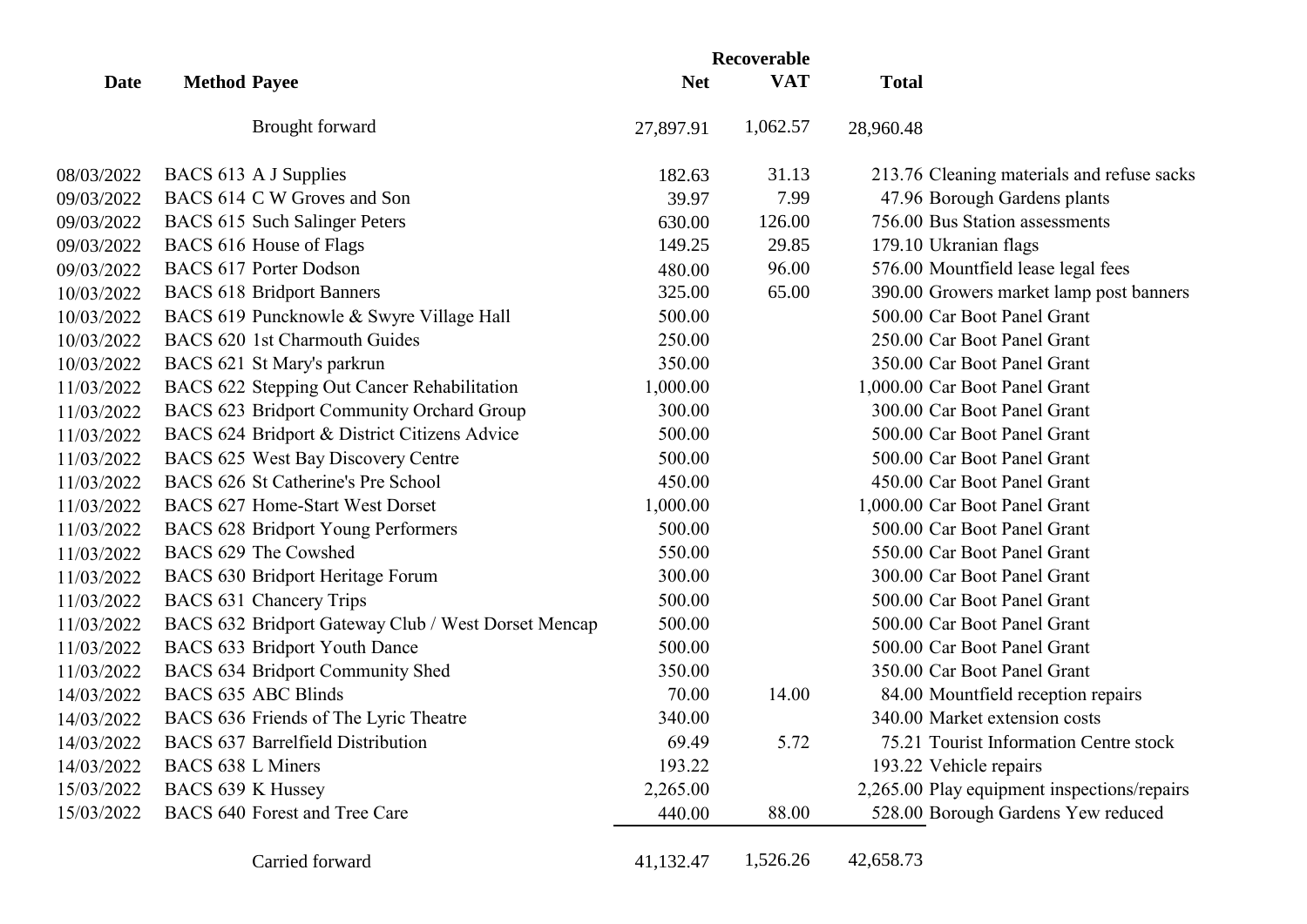|             |                          |                                          | Recoverable |            |                                              |
|-------------|--------------------------|------------------------------------------|-------------|------------|----------------------------------------------|
| <b>Date</b> | <b>Method Payee</b>      |                                          | <b>Net</b>  | <b>VAT</b> | <b>Total</b>                                 |
|             |                          | Brought forward                          | 41,132.47   | 1,526.26   | 42,658.73                                    |
| 15/03/2022  |                          | <b>BACS 641 Huck Nets</b>                | 2,105.97    | 421.19     | 2,527.16 Play area repair and goal nets      |
| 15/03/2022  |                          | BACS 642 GeoXphere                       | 270.00      | 54.00      | 324.00 Parish Online subscription            |
| 17/03/2022  |                          | <b>BACS 643 Dorset Council</b>           | 1,637.44    | 174.50     | 1,811.94 Sweeping, wheelie bins, TIC tickets |
| 17/03/2022  | <b>BACS 644 Fastyres</b> |                                          | 238.00      | 47.60      | 285.60 Electric vehicle tyres                |
| 17/03/2022  |                          | BACS 645 Townsend Engineering            | 308.00      | 61.60      | 369.60 Banner brackets                       |
| 17/03/2022  |                          | <b>BACS 646 Bridport banners</b>         | 168.00      | 33.60      | 201.60 Vinyl market banners                  |
| 17/03/2022  |                          | BACS 647 I W Studley                     | 520.00      | 104.00     | 624.00 Cemetery hedge trimminh               |
| 17/03/2022  | <b>BACS 648 Glasdon</b>  |                                          | 917.76      | 183.55     | 1,101.31 Two bins and two dog bins           |
| 23/03/2022  | BACS 649 M J Fry         |                                          | 57.20       | 10.40      | 67.60 Tractor repair                         |
| 23/03/2022  |                          | BACS 650 Lyme Regis Brewing              | 45.00       | 9.00       | 54.00 Tourist Information Centre stock       |
| 23/03/2022  |                          | <b>BACS 651 Townsend Bearings</b>        | 67.50       | 13.50      | 81.00 Bench making bolts, nuts, washers      |
| 23/03/2022  |                          | BACS 652 Dawson Steeplejacks             | 115.00      | 23.00      | 138.00 Lightning Conductor servicing         |
| 23/03/2022  |                          | BACS 653 Axminster Garden Machinery      | 2,063.15    | 412.63     | 2,475.78 Winter servicing and repairs        |
| 23/03/2022  |                          | <b>BACS 654 Footprint Futures</b>        | 7,250.00    |            | 7,250.00 Bus Station feasibility study       |
| 23/03/2022  |                          | <b>BACS 655 National Express</b>         | 144.78      |            | 144.78 Tourist Information Centre tickets    |
| 23/03/2022  |                          | <b>BACS 656 Top Sparks</b>               | 261.28      | 52.26      | 313.54 Electrical, heating & alarm repairs   |
| 23/03/2022  | <b>BACS 657 HMRC</b>     |                                          | 13,892.52   |            | 13,892.52 Income Tax & National Insurance    |
| 23/03/2022  |                          | BACS 658 Dorset County Pension fund      | 14,267.43   |            | 14,267.43 Pension contributions              |
| 23/03/2022  |                          | BACS 659 Department of Work and Pensions | 286.08      |            | 286.08 Deduction from earnings order         |
| 24/03/2022  |                          | <b>BACS 660 Footprint Futures</b>        | 2,926.40    |            | 2,926.40 Bus Station feasibility study       |
| 24/03/2022  |                          | BACS 661 D J Chutter                     | 211.80      | 42.36      | 254.16 Finger posts                          |
| 24/03/2022  |                          | BACS 662 C W Groves and Son              | 350.75      | 70.15      | 420.90 Compost                               |
| 24/03/2022  |                          | BACS 663 Townsend Engineering            | 1,728.00    | 345.60     | 2,073.60 Fabricate six planters              |
| 28/03/2022  | BACS 664 M J Fry         |                                          | 770.51      | 155.13     | 925.64 Kioti tractor services                |
| 28/03/2022  |                          | BACS 665 Cards for Good Causes           | 4,554.81    | 1,910.96   | 6,465.77 Tourist Information Centre stock    |
| 30/03/2022  |                          | <b>BACS 666 Dorset Council</b>           | 554.64      |            | 554.64 Market sweeping                       |
| 30/03/2022  |                          | BACS 667 D J Chutter                     | 9,735.00    | 1,947.00   | 11,682.00 Mountfield window repairs          |
| 31/03/2022  |                          | BACS 668 M H Symonds                     | 148.75      |            | 148.75 Grave digging                         |
|             |                          | Carried forward                          | 106,728.24  | 7,598.29   | 114,326.53                                   |